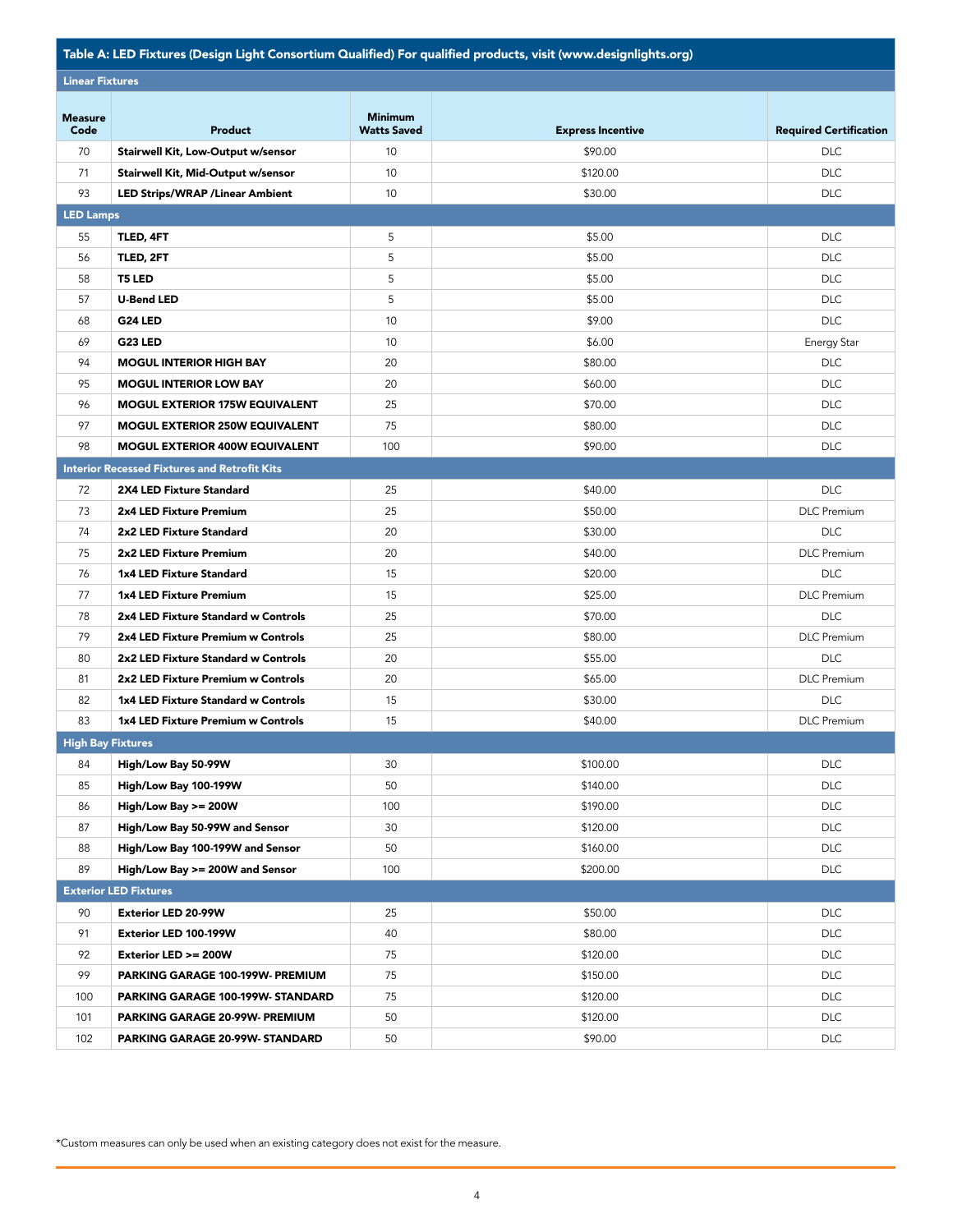| <b>Custom &amp; Specialty Fixtures*</b> |                                                                                  |                           |                                                                                                                                                                                                                                                                                                              |                  |                                         |  |
|-----------------------------------------|----------------------------------------------------------------------------------|---------------------------|--------------------------------------------------------------------------------------------------------------------------------------------------------------------------------------------------------------------------------------------------------------------------------------------------------------|------------------|-----------------------------------------|--|
| <b>Measure</b><br>Code                  | <b>Measure Description</b>                                                       | <b>Min Watts</b><br>saved | <b>Eligibility Criteria</b>                                                                                                                                                                                                                                                                                  | <b>Incentive</b> | <b>Required</b><br><b>Certification</b> |  |
| 35                                      | LED Cooler, Freezer Case or Refrigerated<br>Shelving Fixtures - 3' & 4' Fixtures | 30                        | Eligible LED Cooler and Freezer Case fixtures. Please specify<br>quantify of end and/or center mount fixtures.                                                                                                                                                                                               | \$40             | DLC.                                    |  |
| 36                                      | LED Cooler, Freezer Case or Refrigerated<br>Shelving Fixtures - 5' & 6' Fixtures | 45                        |                                                                                                                                                                                                                                                                                                              | \$60             | <b>DLC</b>                              |  |
| 37A                                     | <b>Custom LED Interior Fixtures (Tier 1)</b>                                     | 40                        | Custom fixtures can only be used when the installed fixture is not<br>on the form.                                                                                                                                                                                                                           | \$50             | <b>DLC</b>                              |  |
| 37B                                     | <b>Custom LED Interior Fixtures (Tier 2)</b>                                     | 80                        |                                                                                                                                                                                                                                                                                                              | \$80             | <b>DLC</b>                              |  |
| 37C                                     | <b>Custom LED Interior Fixtures (Tier 3)</b>                                     | 110                       |                                                                                                                                                                                                                                                                                                              | \$120            | <b>DLC</b>                              |  |
| 37 <sub>D</sub>                         | <b>Custom LED Interior Fixtures (Tier 4)</b>                                     | 140                       |                                                                                                                                                                                                                                                                                                              | \$180            | <b>DLC</b>                              |  |
| 38A                                     | <b>Custom LED Exterior Fixtures (Tier 1)</b>                                     | 30                        |                                                                                                                                                                                                                                                                                                              | \$30             | <b>DLC</b>                              |  |
| 38B                                     | <b>Custom LED Exterior Fixtures (Tier 2)</b>                                     | 60                        |                                                                                                                                                                                                                                                                                                              | \$60             | <b>DLC</b>                              |  |
| 38C                                     | <b>Custom LED Exterior Fixtures (Tier 3)</b>                                     | 120                       |                                                                                                                                                                                                                                                                                                              | \$120            | <b>DLC</b>                              |  |
| 38D                                     | <b>Custom LED Exterior Fixtures (Tier 4)</b>                                     | 180                       |                                                                                                                                                                                                                                                                                                              | \$180            | <b>DLC</b>                              |  |
| 39                                      | <b>LED or LEC (Electroluminescence)</b><br><b>Exit Fixtures</b>                  | 5                         | All materials and assembled units shall comply with all applicable<br>codes and standards including (but not limited to) Federal/State/<br>Local building, fire, and electrical codes, and may require designated<br>egress lighting to comply with such codes. Exit sign retrofit kits are<br>not eligible. | \$10             | <b>DLC</b>                              |  |

## Table B: LED System Rebates (ENERGY STAR® Qualified) For qualified products, visit www.energystar.gov

| <b>Measure</b><br>Code | Product                | <b>Minimum</b><br><b>Watts Saved</b> | <b>Express Incentive</b> | <b>Required Certification</b> |  |
|------------------------|------------------------|--------------------------------------|--------------------------|-------------------------------|--|
| 60                     | <b>PAR20</b>           | 10                                   | \$5.00                   | Energy Star                   |  |
| 61                     | <b>PAR30 / BR30</b>    | 10                                   | \$6.00                   | Energy Star                   |  |
| 62                     | <b>PAR38 / BR40</b>    | 10                                   | \$8.00                   | Energy Star                   |  |
| 63                     | <b>MR16</b>            | 10                                   | \$4.00                   | Energy Star                   |  |
| 64                     | A-line                 | 10                                   | \$3.00                   | Energy Star                   |  |
| 65                     | <b>Decoratives</b>     | 5                                    | \$6.00                   | Energy Star                   |  |
| 66                     | LED Retrofit kit, <25W | 10                                   | \$18.00                  | Energy Star                   |  |
| 67                     | LED Retrofit kit, >25W | 10                                   | \$25.00                  | Energy Star                   |  |

| Table C: Lighting Sensors |                                               |                                    |                                                                                                                                                                                         |           |                                         |  |
|---------------------------|-----------------------------------------------|------------------------------------|-----------------------------------------------------------------------------------------------------------------------------------------------------------------------------------------|-----------|-----------------------------------------|--|
| <b>Measure</b><br>Code    | <b>Measure Description</b>                    | Min.<br><b>Watts</b><br>Controlled | <b>Eligibility Criteria</b>                                                                                                                                                             | Incentive | <b>Required</b><br><b>Certification</b> |  |
| 50                        | <b>Ceiling Mounted Occupancy Sensors</b>      | 100                                | Ceiling mounted control with no manual "ON" overrides. Comply<br>with manufacturer's coverage recommendations and all applicable<br>codes.                                              | \$20      | <b>NA</b>                               |  |
| 51A                       | <b>Wall Mounted Occupancy Sensors</b>         | 50                                 | Occupancy Sensors must operate as Automatic ON and OFF.<br>Sensors are wall-mounted devices only.<br>Comply with manufacturer's coverage recommendations and all<br>applicable codes.   | \$20      | <b>NA</b>                               |  |
| 51 <sub>B</sub>           | <b>Wall Mounted Vacancy Occupancy Sensors</b> | 50                                 | Vacancy Sensors must operate as Manual ON, Automatic OFF.<br>Sensors are wall-mounted devices only.<br>Comply with manufacturer's coverage recommendations and all<br>applicable codes. | \$20      | <b>NA</b>                               |  |